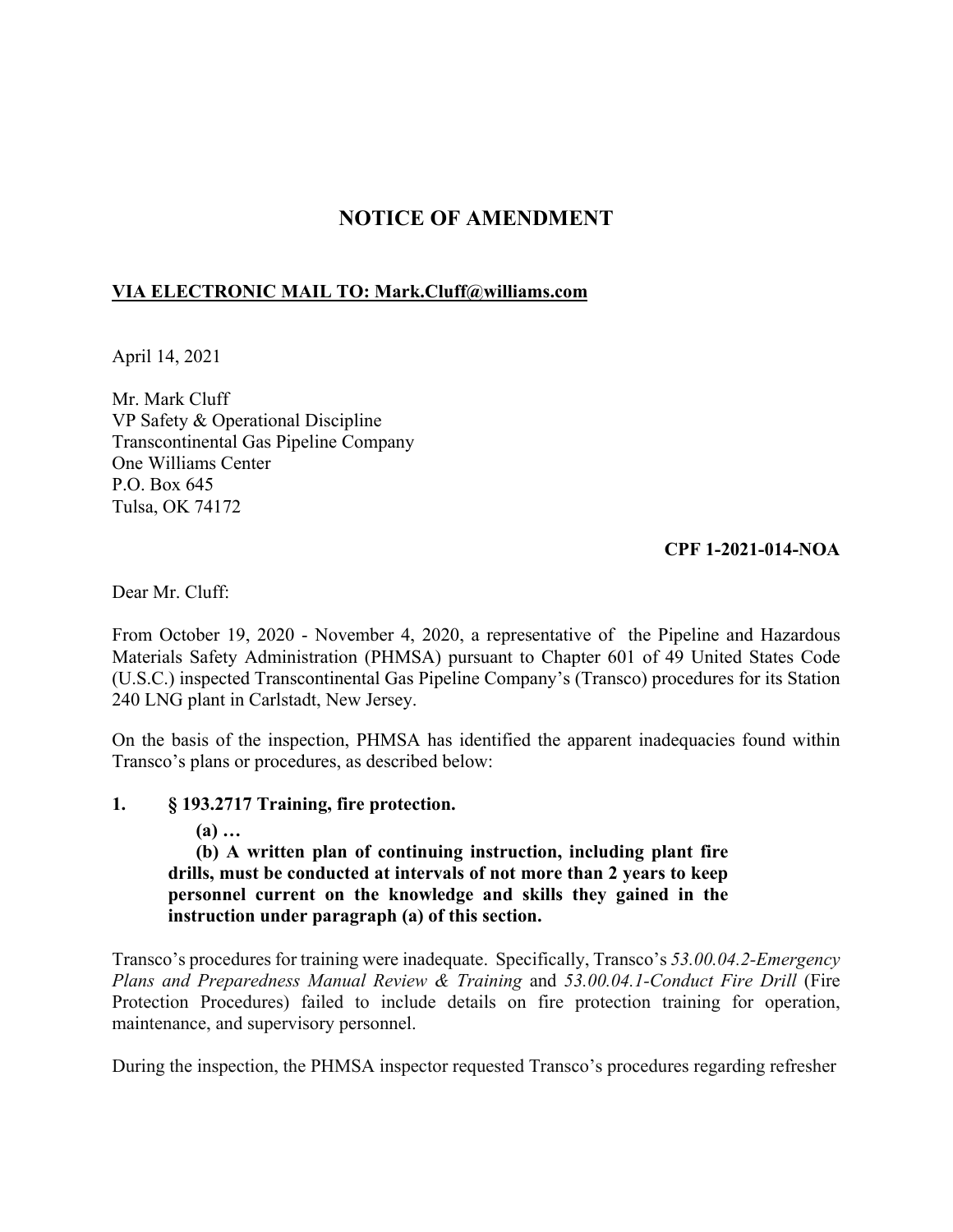fire protection training for operation, maintenance, and supervisory personnel. Transco provided its Fire Protection Procedures which discuss emergency plans and fire drills. However, the written procedures did not include provisions requiring operations, maintenance and supervisory personnel to receive refresher fire protection training addressing the knowledge and skills requirements in § 193.2717(a). The written procedures also failed to include provisions requiring plant fire drills.

When the PHMSA inspector requested if there were additional procedures or guidance related to the fire drill training requirement, Transco stated there was no such requirement in the Fire Protection Procedures.

Therefore, Transco failed to include details on fire protection training for operation, maintenance, and supervisory personnel in accordance with § 193.2717(b). Transco must revise its procedures to include requirements for these personnel to participate in refresher fire protection training, including fire drills.

#### **2. § 193.2605 Maintenance procedures.**

#### **(a) …**

## **(b) Each operator shall follow one or more manuals of written procedures for the maintenance of each component, including any required corrosion control…**

Transco's maintenance procedures were inadequate. Specifically, Transco's *[53.00.18](https://53.00.18)- LNG Tank Inspections* (Tank Inspection Procedure) failed to provide details for inspecting or testing liquefied natural gas storage tanks in accordance with § 193.2623(b).

During the inspection, the PHMSA inspector requested Transco's procedures regarding inspecting liquefied natural gas storage tanks, and Transco provided its Tank Inspection Procedure. Section C of the Tank Inspection Procedure discussed frequencies and limited details for performing certain inspection or testing activities relative to foundation and tank movement, inner tank leakage and effectiveness of insulation. However, it lacked detailed procedures addressing how these liquefied natural gas storage tank inspections or tests are actually performed, particularly regarding inner tank leakage, frost heave, and effectiveness of insulation.

When the PHMSA inspector requested if there were additional procedures or guidance related to liquefied natural gas storage tank inspection or tests, Transco was not able to provide any additional information.

Therefore, Transco failed to include details in its maintenance procedures of its process to inspect or test liquefied natural gas storage tanks in accordance with  $\S 193.2623^1$ , as required by

 $\overline{a}$ 

<sup>&</sup>lt;sup>1</sup> § 193.2623 Inspecting LNG storage tanks.

Each LNG storage tank must be inspected or tested to verify that each of the following conditions does not impair the structural integrity or safety of the tank:

<sup>(</sup>a) Foundation and tank movement during normal operation and after a major meteorological or geophysical disturbance.

<sup>(</sup>b) Inner tank leakage.

<sup>(</sup>c) Effectiveness of insulation.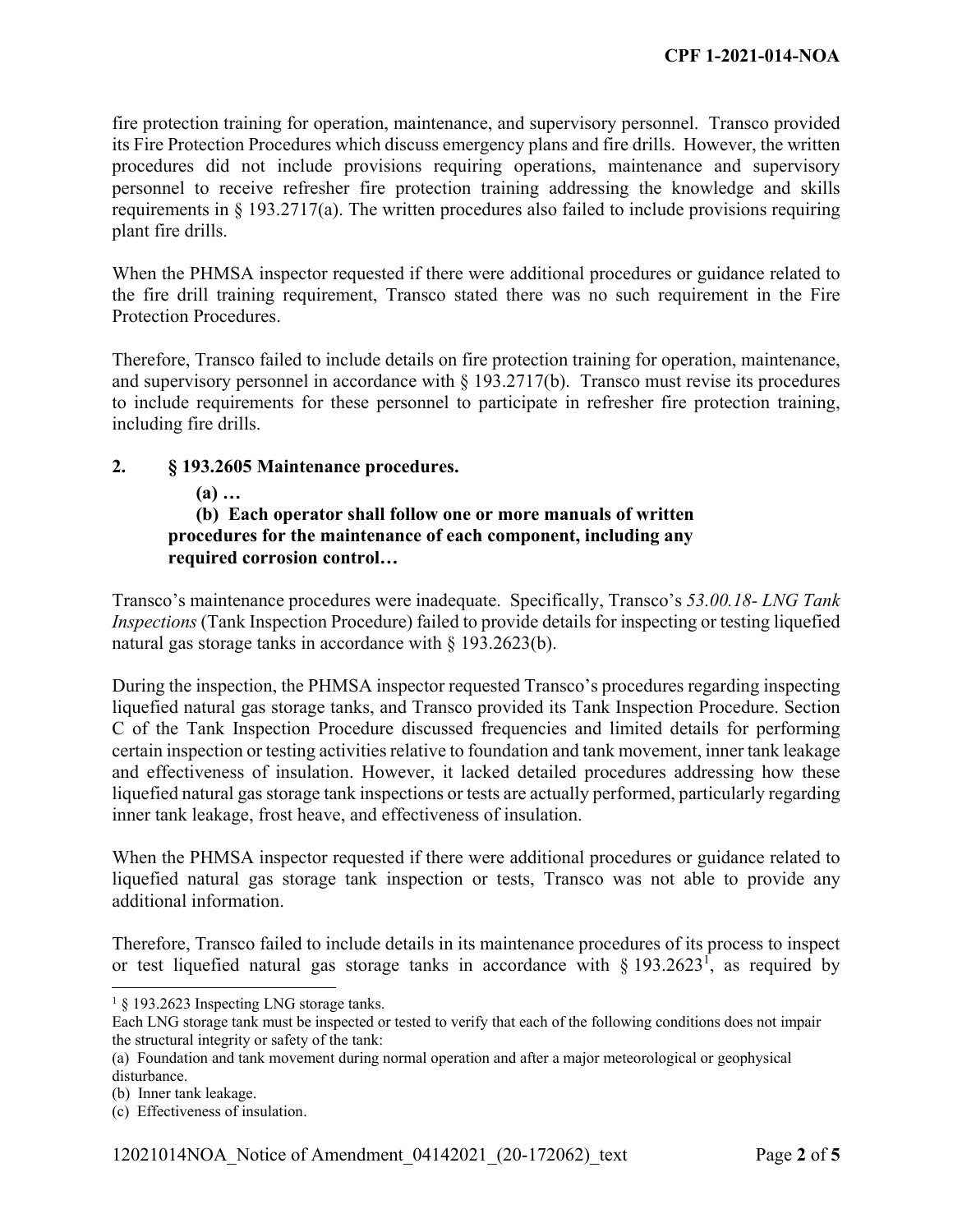§ 193.2605(b). Transco must revise its Procedure to include details on its required inspections and tests.

#### **3. § 193.2605 Maintenance procedures.**

## **(a) …**

### **(b) Each operator shall follow one or more manuals of written procedures for the maintenance of each component, including any required corrosion control…**

Transco's maintenance procedures were inadequate. Specifically, Transco's *[07.47.501.OG](https://07.47.501.OG) Atmospheric Special Consideration Plan, dated 10/24/19* (SC AC Plan) failed to state the required inspection frequencies for atmospheric corrosion inspections, in accordance with  $\S 193.2635(d)^2$ .

Section 193.2635(d) states that "Each component that is protected from atmospheric corrosion must be inspected at intervals not exceeding 3 years."

During the inspection, the PHMSA inspector requested Transco's procedure regarding inspecting for atmospheric corrosion. Transco provided the following procedures:

- *[07.47.501.OG](https://07.47.501.OG) Atmospheric Special Consideration Plan, dated 10/24/19*
- *07.47.007-OG Onshore Atmospheric Corrosion Inspection, dated 01/02/20* (OG AC Procedure)
- *[53.00.21](https://53.00.21) Corrosion Atmospheric Inspection*
- *[07.47.50.28](https://07.47.50.28) Gas Pipes Atmospheric and Offshore Splash Zone Corrosion Inspections, dated 12/13/18*

Transco's procedures were contradictory to one another in that they required different inspection frequencies for the inspection of atmospheric corrosion. Specifically, the SC AC Plan discussed a 9-year frequency for inspecting certain piping, while the OG AC Procedure specified a 3-year interval for onshore LNG facilities. Additionally, the 9-year inspection frequency of Transco's special consideration piping failed to meet the 3-year inspection interval requirement for components protected from atmospheric corrosion.

When the PHMSA inspector asked Transco about the 9-year inspection interval for special consideration piping, Transco re-iterated that this piping was inspected per its procedure, at the required 9-year frequency.

Therefore, Transco failed to state in its maintenance procedures the required inspection frequencies for inspection of atmospheric corrosion in accordance with  $\S$  193.2635(d), as required by § 193.2605(b). Transco must revise its maintenance procedures to require consistent frequencies for atmospheric corrosion inspections at intervals complying with § 193.2635(d).

 $\overline{a}$ 

<sup>(</sup>d) Frost heave.

 $2 \times 193.2635$  Monitoring corrosion control.

<sup>(</sup>a) …

<sup>(</sup>d) Each component that is protected from atmospheric corrosion must be inspected at intervals not exceeding 3 years.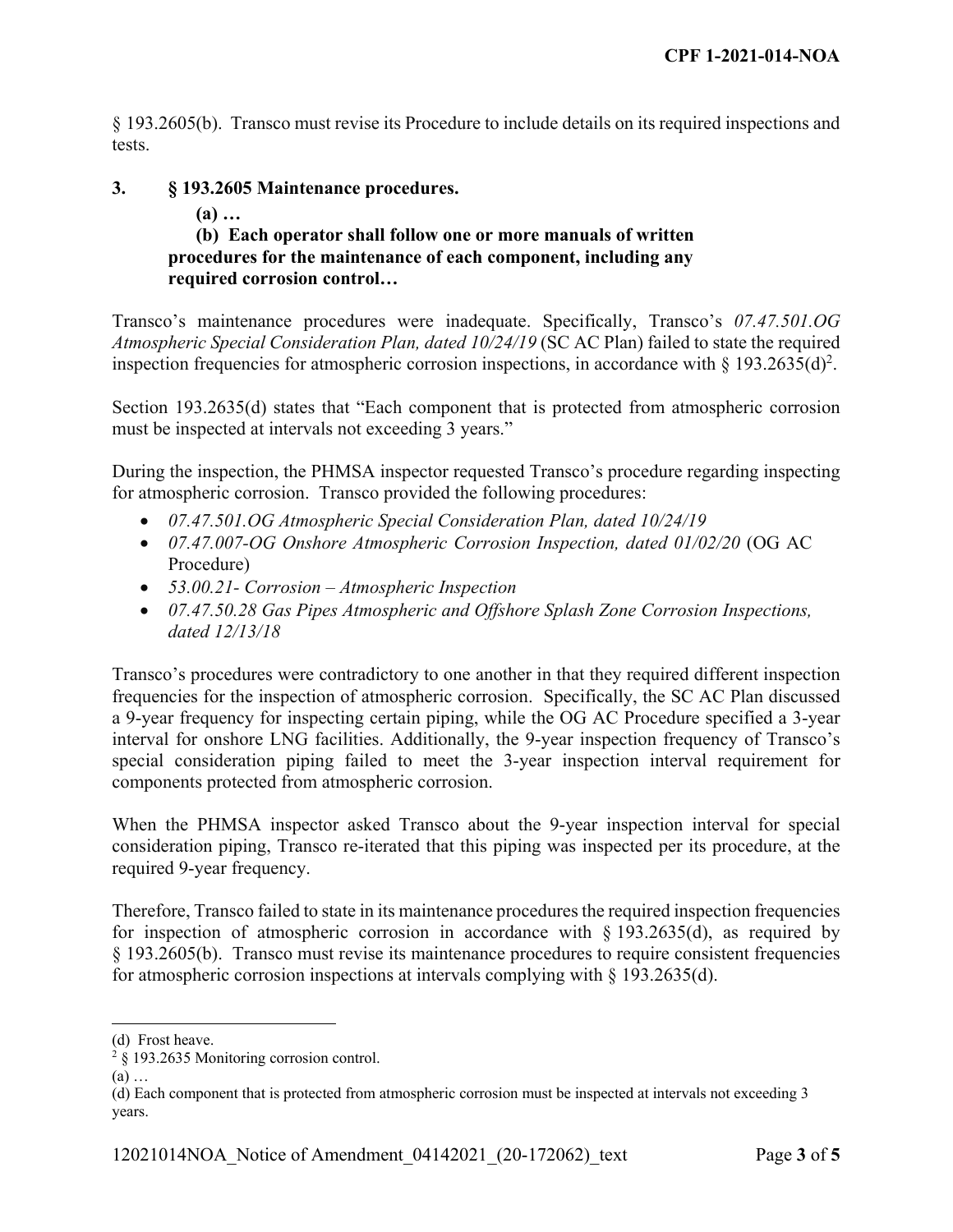#### **4. § 193.2503 Operating procedures.**

**Each operator shall follow one or more manuals of written procedures to provide safety in normal operation and in responding to an abnormal operation that would affect safety. The procedures must include provisions for:** 

**(a) …** 

#### **(c) Recognizing abnormal operating conditions.**

Transco's operating procedures were inadequate. Specifically, Transco's *53.00.03-Monitoring for Hazardous Conditions* and *LNG Plant Procedures Manual Station 240, dated 11/27/18,*  (collectively, Procedures) failed to include details for recognizing abnormal operating conditions.

During the inspection, the PHMSA inspector requested Transco's procedures regarding abnormal operating conditions. Transco provided its Procedures which mention abnormal operation conditions. The Procedures discussed tank and vaporizer abnormal operating conditions. However, the Procedures did not provide guidance on how Transco personnel recognize abnormal operating conditions, nor do they define or list abnormal operating conditions that may exist at other portions of the LNG plant.

When the PHMSA inspector requested if there were additional procedures or guidance related to abnormal operating conditions, Transco was not able to provide any additional information.

Therefore, Transco failed to include details in its operating procedures for recognizing abnormal operating conditions in accordance with § 193.2503(c). Transco must amend its Procedures to include these details.

#### Response to this Notice

This Notice is provided pursuant to 49 U.S.C. § 60108(a) and 49 C.F.R. § 190.206. Enclosed as part of this Notice is a document entitled Response Options for Pipeline Operators in Enforcement Proceedings.

Please refer to this document and note the response options. Be advised that all material you submit in response to this enforcement action is subject to being made publicly available. If you believe that any portion of your responsive material qualifies for confidential treatment under 5 U.S.C. 552(b), along with the complete original document you must provide a second copy of the document with the portions you believe qualify for confidential treatment redacted and an explanation of why you believe the redacted information qualifies for confidential treatment under 5 U.S.C. 552(b).

Following the receipt of this Notice, you have 30 days to submit written comments, revised procedures, or a request for a hearing under §190.211. If you do not respond within 30 days of receipt of this Notice, this constitutes a waiver of your right to contest the allegations in this Notice and authorizes the Associate Administrator for Pipeline Safety to find facts as alleged in this Notice without further notice to you and to issue an Order Directing Amendment. If your plans or procedures are found inadequate as alleged in this Notice, you may be ordered to amend your plans